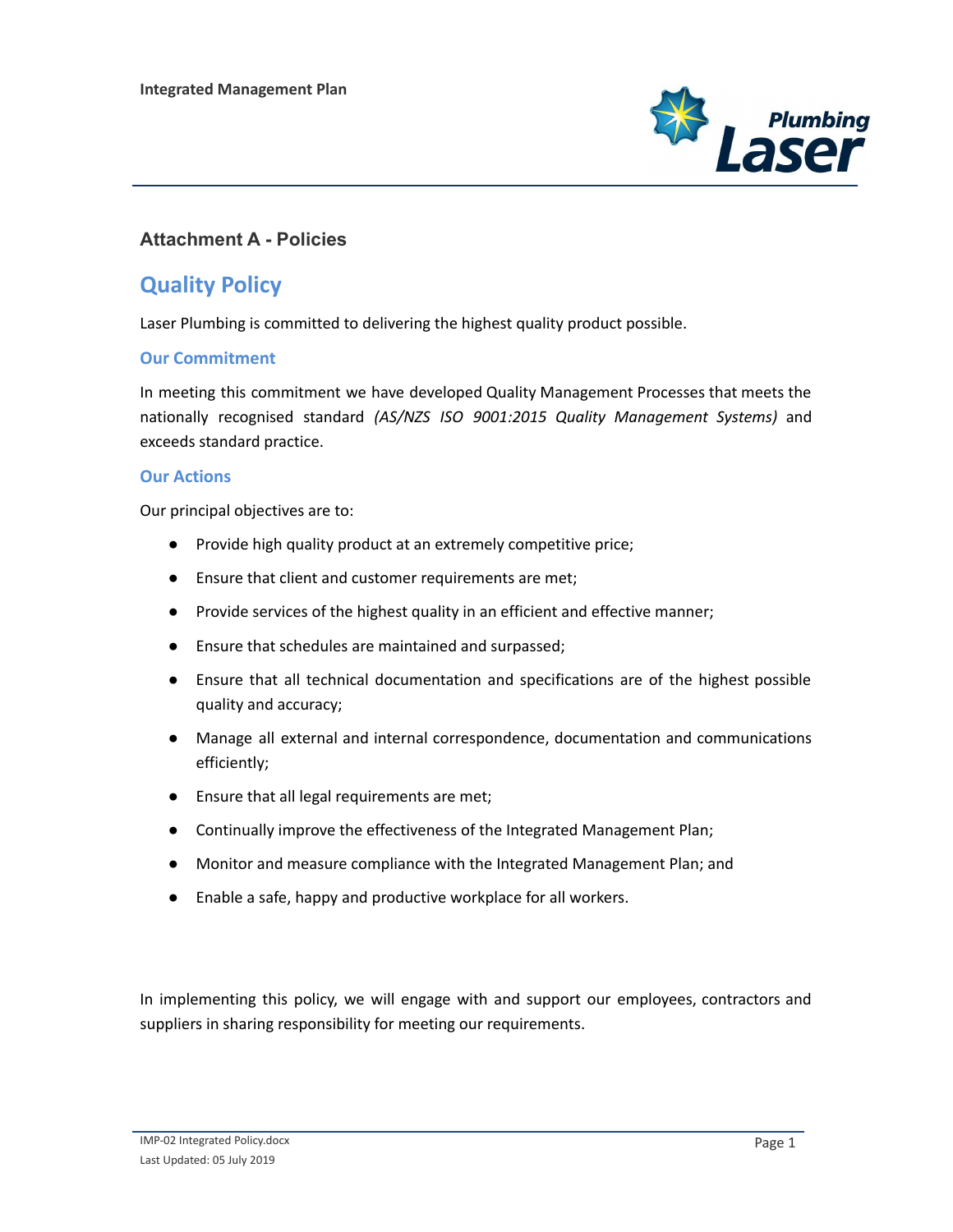

Jason Tait

General Manager July 2019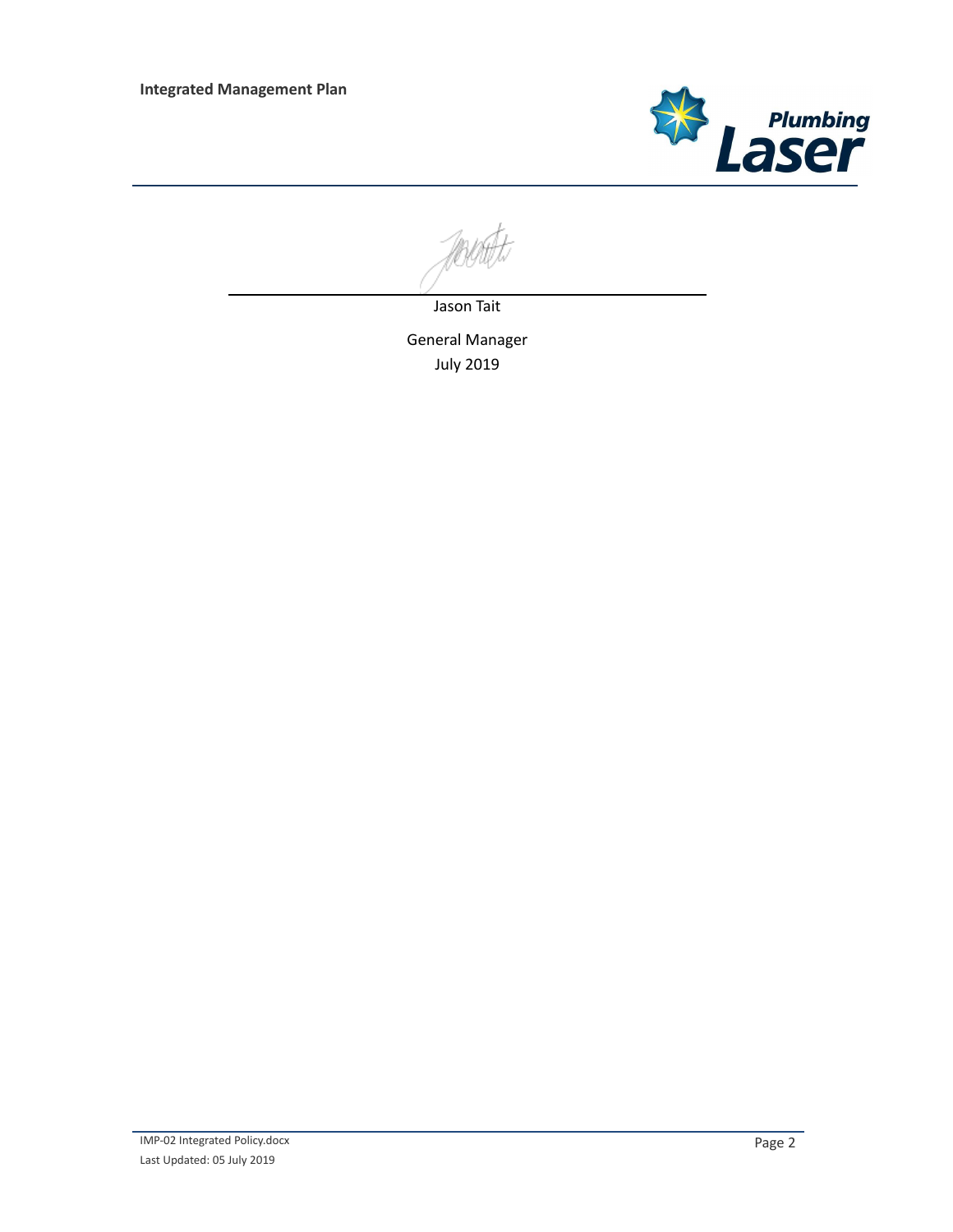

# **Workplace Health and Safety Policy**

At Laser Plumbing our health and safety responsibilities are integral to the way we do business.

#### **Our Commitment**

We are committed to the effective implementation of our WHS Policy and to continual improvement in our WHS Performance. We have developed WHS Management Processes in accordance with the requirements of applicable Legislation and internationally recognised Standard *(ISO 45001:2018 Safety Management Systems).*

Excellence in WHS performance will be achieved through:

- Complying with statutory requirements, relevant codes of practice, Australian standards and guidelines;
- Establishing objectives and targets with the aim of eliminating work related incidents in relation to our activities, products and services; and
- Defining roles and responsibilities for workplace health and safety.

**Strategies:**

- Ensuring workplace health and safety management principals are included in all organizational planning activities;
- Providing ongoing education and training to our workers;
- Consulting with workers and other parties to improve decision making on workplace health, safety and environment matters;
- Ensuring incidents are investigated and lessons are learnt within the organisation;
- Distributing workplace health and safety information, including this policy to all employees and interested parties;
- Providing enough resources to ensure workplace health and safety is a central part of the organization; and
- Ensuring effective injury management and rehabilitation to all employees.

In implementing this policy, we will engage with and support our employees, contractors and suppliers in sharing responsibility for meeting our requirements.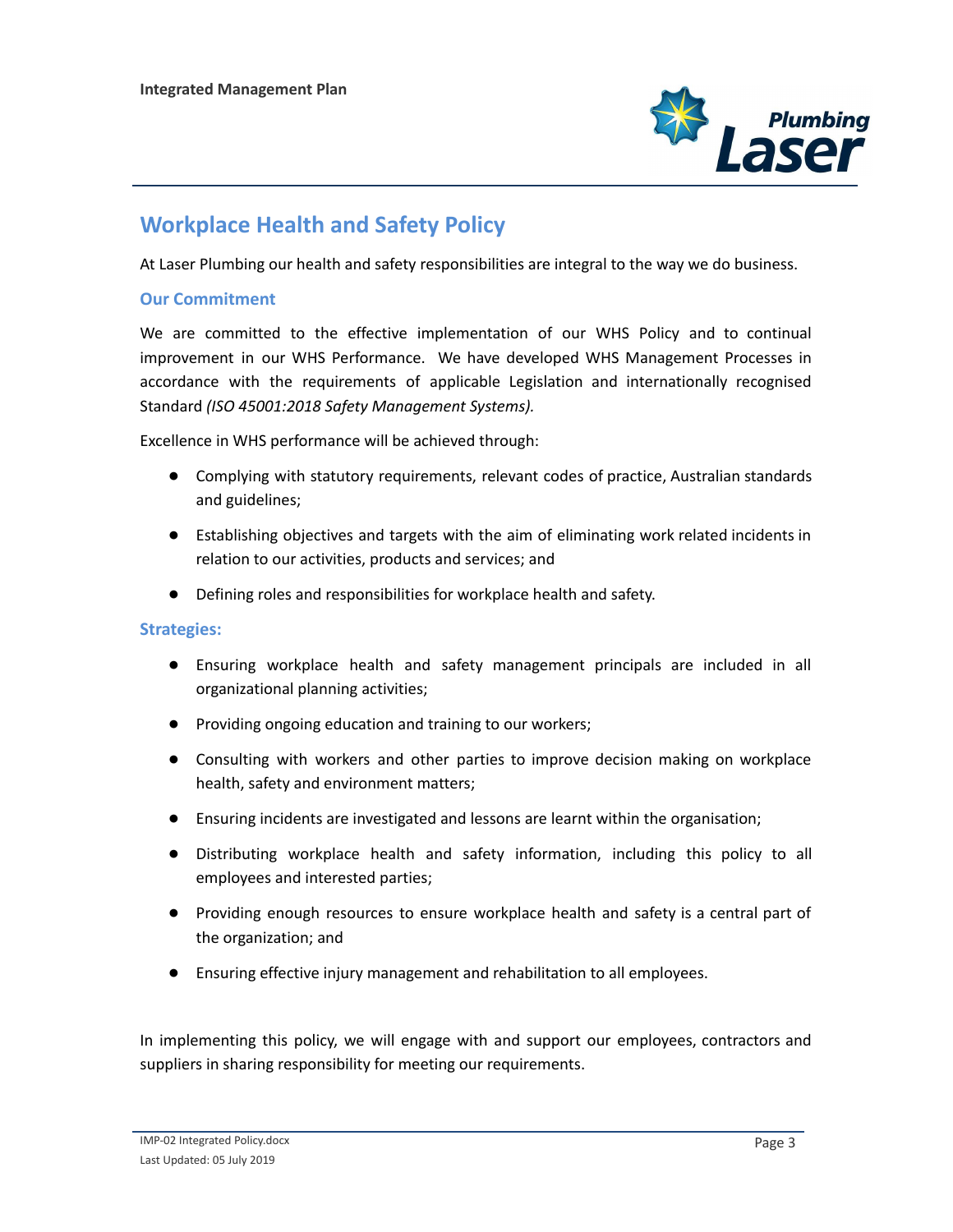

This policy will be reviewed annually in consultation with employees.

#### Jason Tait

General Manager July 2019

## **Environmental Policy**

Laser Plumbing is committed to meeting the requirements of ISO 14001 through implementation of our Integrated Management Plan.

Laser Plumbing acknowledges and accepts our obligation to preserve and protect the environment. Laser Plumbing, through the commitment and involvement of management and employees, is dedicated to the provision of built outcomes that are environmentally responsible to our customers, the workforce and the community.

### **Our Commitment**

Our vision for the environment is to:

- Pursue continual improvement in our company environmental performance and achieve closer integration with process management; and
- Apply reasonable practices across the business in order to protect and enhance our reputation and meet the expectations of our stakeholders and the EPA.

#### **Our Actions**

To deliver our vision for the environment, Laser Plumbing will:

- Conduct all operations in accordance with relevant legislation;
- Ensure responsible waste management practices are consistently followed, including recycling;